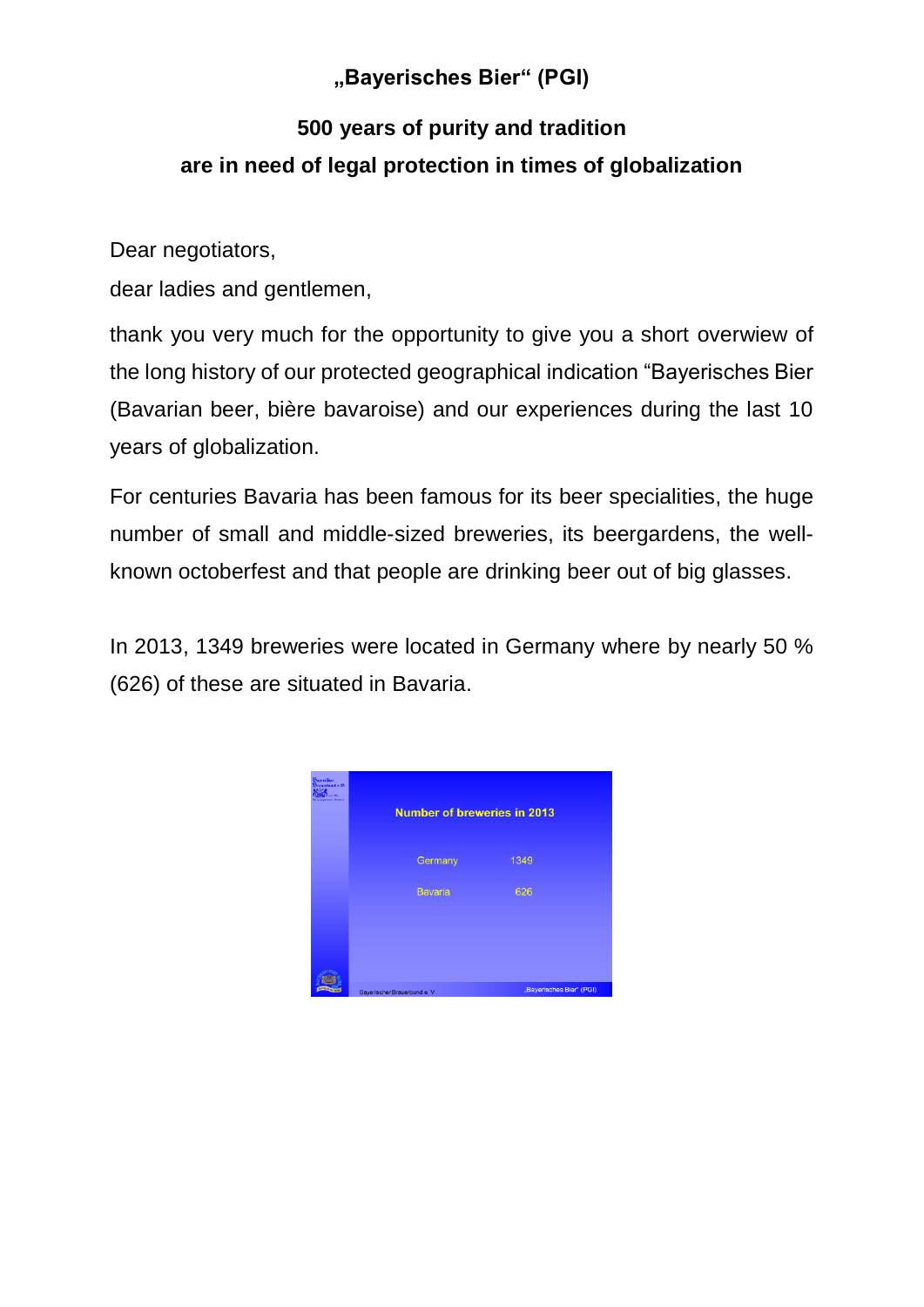

Since the Middle Age wie maintain in Bavaria a unique brewing tradition.

This tradition is based on the so called "purity law" for beer - or as we in Germany say "Reinheitsgebot" issued on the 23th of april 1516 by our duke William IV in the city of Ingolstadt near Munich.



*"Particularly we want that from this time on everywhere in our towns, markets and in the country to no beer more pieces than only barley, hop and water should be used."*

This is the wording of the Bavarian purity legislation for beer, which means that "Bayerisches Bier" is only allowed to be brewed with 4 natural ingredients: water - malt - hops and yeast - and nothing else.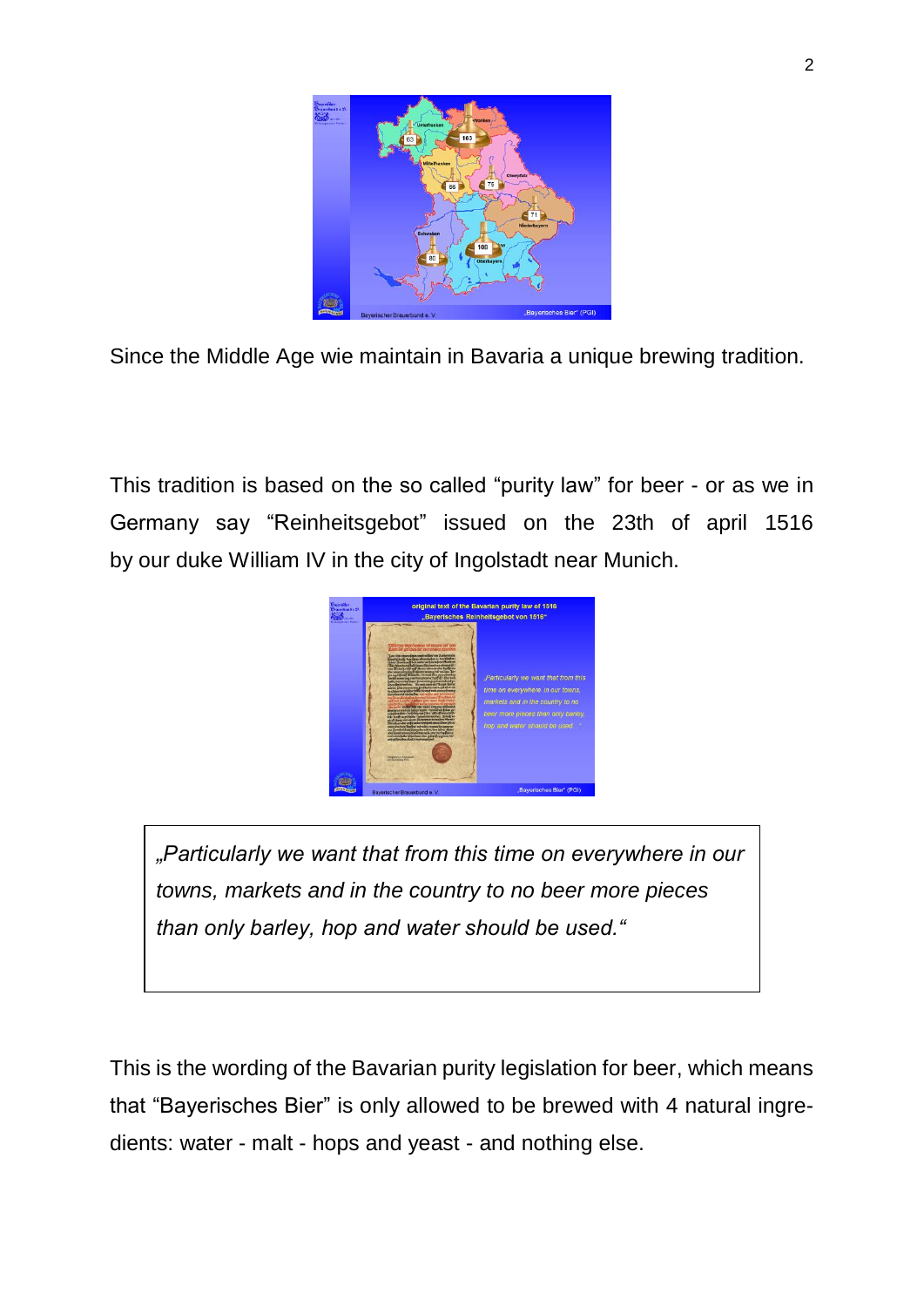

The purity law is the basement of our PGI "Bayerisches Bier".

It can be seen as the world´s eldest food legislation, that is still valid.

And we are proud that we will celebrate it´s 500 th anniversary next year.

From the four permitted raw materials the bavarian brewers nowadays produce about 40 different types of beer with approximately 4000 - 5000 different beer-brands.

Each of the Bavarian breweries represents a part of Bavarian´s cultural identity, as well as a part of its **economic** history and of its ancient traditions.

Today 10.000 people are employed, producing about 23 million hl of beer, with a turnover of 2,2 billion Euro.

In **June 2001** the Council of Ministers of the European Union approved the application of the Bavarian Brewers Asscociation to register the designation "Bayerisches Bier" as a PGI in Europe.

This means that only the brewers in Bavaria may market their beer, brewed in accordance with the purity law, in Europe under the designation "Bayerisches Bier".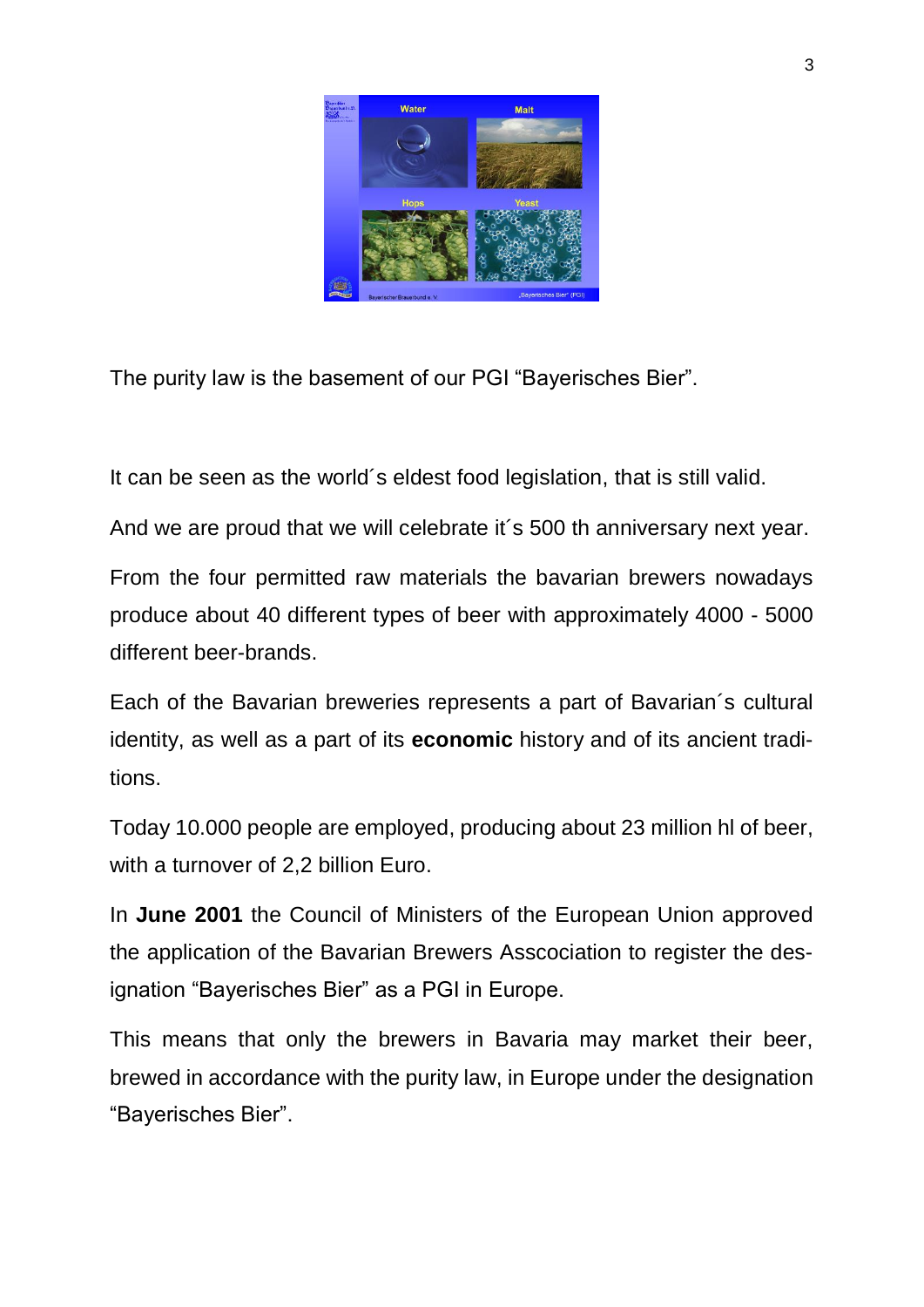

Therefore the use of the term "Bayerisches Bier" is strictly forbidden to all other producers outside of Bavaria.

Thus foreign producers are not allowed to profit from the high worldwide reputation of our original beer (which obviously can be seen by the fact, that our **export** has increased about 200 % since 2001 - from 1,6 to 4,5 million hl).

| <b>Daperifekee</b><br>rauerbund e.D. | Entwicklung der Exportquote und des Exportvolumens<br>der bayerischen Brauwirtschaft                                                                                                                                                                                                        |                                                                                                            |
|--------------------------------------|---------------------------------------------------------------------------------------------------------------------------------------------------------------------------------------------------------------------------------------------------------------------------------------------|------------------------------------------------------------------------------------------------------------|
|                                      | 5.000<br>4.500<br><b>Export in thi</b><br>4.000<br>Exportquote in %<br>3500<br>2.909<br>3.000<br>2.599<br>2.500<br>2.173<br>2.000<br>1.475 1.6011.586 1.627 1.789<br>1.500<br>1 275<br>1.000<br>500<br>0<br>1998 1999 2000 2001 2002 2003 2004 2005 2006 2007 2008 2009 2010 2011 2012 2013 | 21.0<br>4 443<br>4,235<br>16.0<br>3.843<br>34463.459 <sub>3347</sub> 3.424<br>11.0<br>6.0<br>1,0<br>$-4.0$ |
|                                      | Bayerischer Brauerbund e.V.                                                                                                                                                                                                                                                                 | Bayerisches Bier" (PGI)                                                                                    |

Since the registration of "Bayerisches Bier" in Europe as a PGI and our increased exports, we are facing more and more cases of any kind of misuse.

Really annoying for us is the fact, that the consumer is not only misled about the **origin** (Bavaria), but also about the **quality** of our beer, since